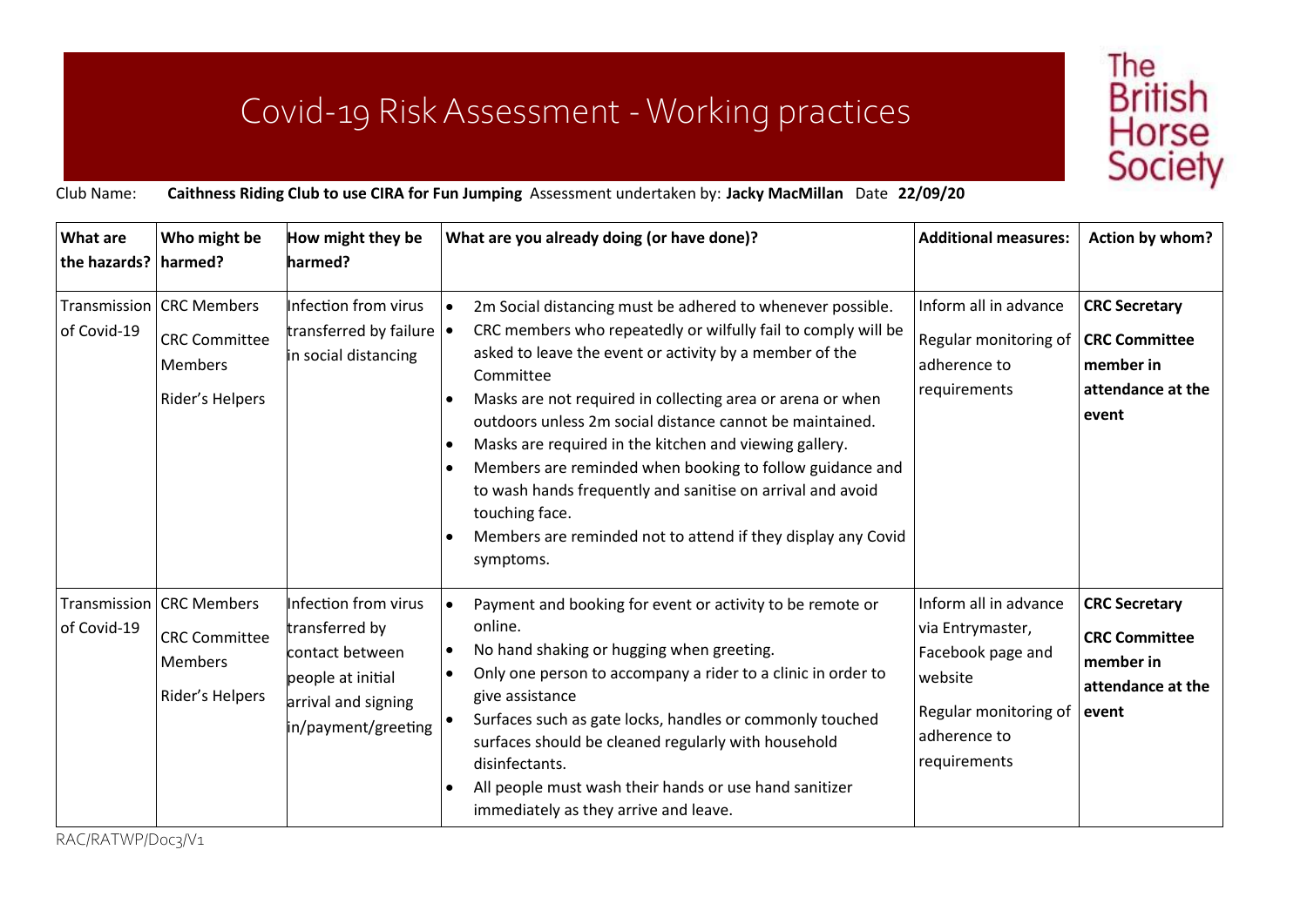|             |                                                                                         |                                                                                                                     | Horses must be tacked up at lorries or trailers not in the<br>$\bullet$<br>collecting area<br>Horses must not be left tied in the collecting area<br>$\bullet$<br>Vehicles must be parked at least 3 metres apart<br>$\bullet$<br>CRC members who repeatedly or wilfully fail to comply will be<br>$\bullet$<br>asked to leave the event or activity by a member of the<br>Committee                                                                                                                  |                                                                                                                                    |                                                                                         |
|-------------|-----------------------------------------------------------------------------------------|---------------------------------------------------------------------------------------------------------------------|-------------------------------------------------------------------------------------------------------------------------------------------------------------------------------------------------------------------------------------------------------------------------------------------------------------------------------------------------------------------------------------------------------------------------------------------------------------------------------------------------------|------------------------------------------------------------------------------------------------------------------------------------|-----------------------------------------------------------------------------------------|
| of Covid-19 | Transmission   CRC Members<br><b>CRC Committee</b><br><b>Members</b><br>Rider's Helpers | Infection from virus<br>transferred by<br>contact between<br>people in Toilets                                      | Only one person to be present in the toilet area at a time<br>$\bullet$<br>Use signs and notices to remind users to wash hands regularly<br>and avoid touching their face.                                                                                                                                                                                                                                                                                                                            | Inform all in advance<br>via Entrymaster,<br>Facebook page and<br>website<br>Regular monitoring of<br>adherence to<br>requirements | <b>CRC Secretary</b><br><b>CRC Committee</b><br>member in<br>attendance at the<br>event |
| of Covid-19 | Transmission CRC Committee<br>Members                                                   | Infection from virus<br>transferred by<br>contact between<br>committee members<br>or stewards when<br>running event | Committee member scoring classes from seats or standing<br>$\bullet$<br>two metres apart<br>Use the minimum amount of shared items such as clipboards,<br>pens etc.<br>Minimum no of people to build and adjust course                                                                                                                                                                                                                                                                                |                                                                                                                                    |                                                                                         |
| of Covid-19 | Transmission   CRC Members<br><b>CRC Committee</b><br><b>Members</b><br>Rider's Helpers | Infection from virus<br>transferred by<br>contact between<br>people when<br>administering first<br>aid.             | Normal first aid hygiene and contamination control practices<br>$\bullet$<br>should be followed.<br>Where it is not possible to maintain a 2 metre or more<br>distance away from an individual, disposable gloves are<br>recommended.<br>Disposable gloves should be worn if physical contact is likely to<br>$\bullet$<br>be made with potentially contaminated areas or items.<br>A mask may be worn of there is a risk of contact from droplets<br>being coughed from an individual being treated. |                                                                                                                                    |                                                                                         |

RAC/RATWP/Doc3/V1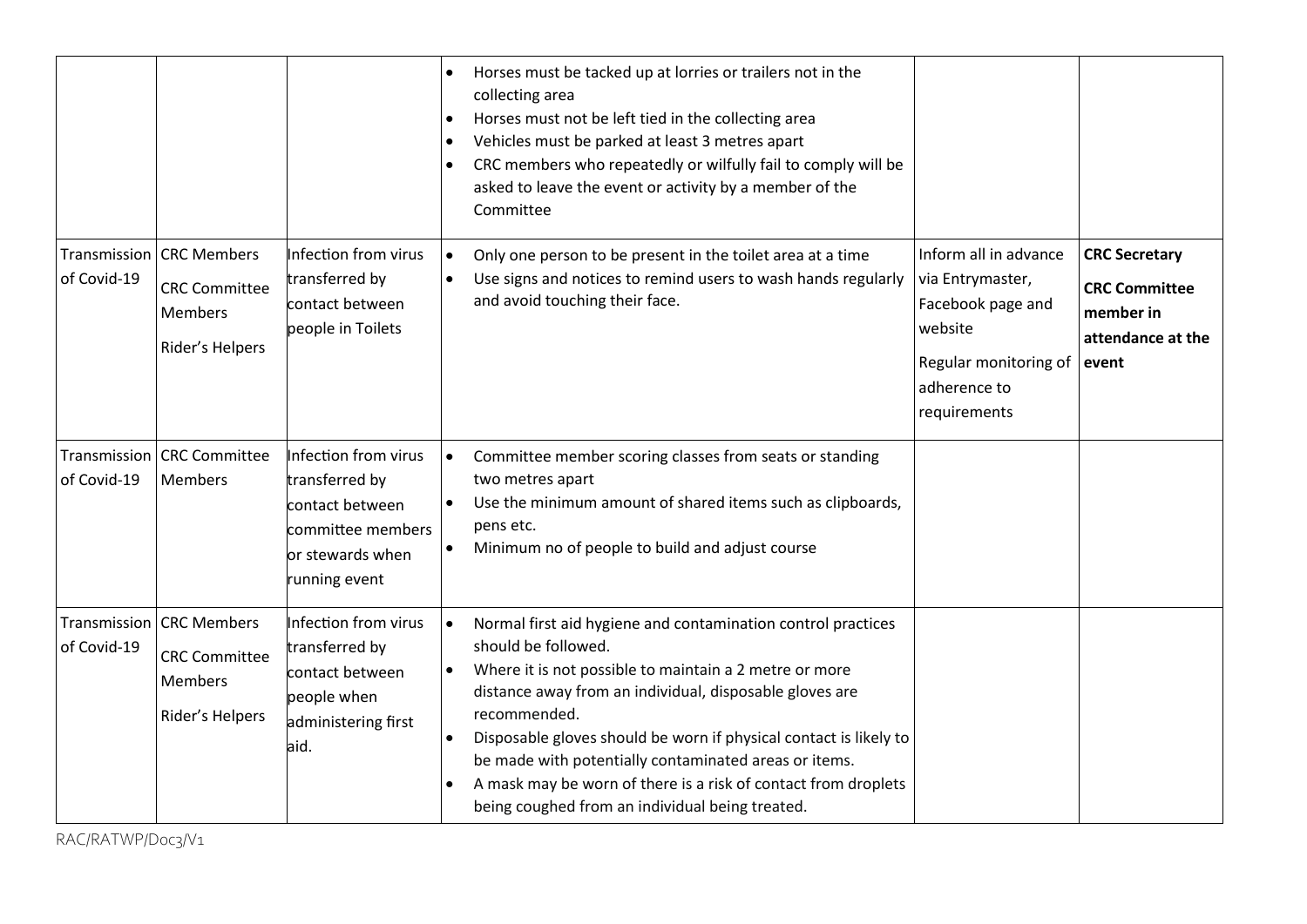| of Covid-19                 | Transmission CRC Members<br><b>CRC Committee</b><br><b>Members</b><br>Rider's Helpers | Infection from virus<br>transferred by<br>contact between<br>people in kitchens/<br>/social areas | Clean your hands thoroughly with soap and water or alcohol<br>sanitiser before putting on and after taking off PPE.<br>It is recommended to avoid mouth to mouth breaths to a non-<br>breathing adult casualty, only administer chest compressions.<br>In a child chest only compressions are unlikely to be<br>$\bullet$<br>successful, hence mouth to month breathing may be required<br>a face shield should be worn if available.<br>Good hygiene should be followed when administering first aid.<br>$\bullet$<br>Updated first aid guidelines to be followed when providing<br>resuscitation to a casualty.<br>Should you have given mouth-to-mouth ventilation there are<br>no additional actions to be taken other than to monitor<br>yourself for symptoms of possible COVID-19 over the following<br>14 days.<br>Note that Coronavirus is a mild disease in most people, but a casualty<br>who is not breathing or their heart has stopped is definitely going to die,<br>hence the risk should be balanced<br>The kitchen and viewing gallery areas are restricted to CRC<br>$\bullet$<br>Committee members. Due to the size of the area only one<br>person to use the kitchen at a time<br>CRC Members and their helpers will be reminded that the<br>$\bullet$<br>kitchen and viewing gallery areas are not available<br>Social distancing will be observed in the viewing Gallery<br>$\bullet$<br>Masks should be worn in the Viewing Gallery | Inform all in advance<br>via Entrymaster,<br>Facebook page and<br>website<br>Regular monitoring of<br>adherence to | <b>CRC Secretary</b><br><b>CRC Committee</b><br>member in<br>attendance at the<br>event |
|-----------------------------|---------------------------------------------------------------------------------------|---------------------------------------------------------------------------------------------------|-------------------------------------------------------------------------------------------------------------------------------------------------------------------------------------------------------------------------------------------------------------------------------------------------------------------------------------------------------------------------------------------------------------------------------------------------------------------------------------------------------------------------------------------------------------------------------------------------------------------------------------------------------------------------------------------------------------------------------------------------------------------------------------------------------------------------------------------------------------------------------------------------------------------------------------------------------------------------------------------------------------------------------------------------------------------------------------------------------------------------------------------------------------------------------------------------------------------------------------------------------------------------------------------------------------------------------------------------------------------------------------------------------------------------------------------------------------|--------------------------------------------------------------------------------------------------------------------|-----------------------------------------------------------------------------------------|
|                             |                                                                                       |                                                                                                   | CRC members who repeatedly or wilfully fail to comply will be<br>$\bullet$<br>asked to leave the event or activity by a member of the<br>Committee                                                                                                                                                                                                                                                                                                                                                                                                                                                                                                                                                                                                                                                                                                                                                                                                                                                                                                                                                                                                                                                                                                                                                                                                                                                                                                          | requirements                                                                                                       |                                                                                         |
| Transmission<br>of Covid-19 | <b>CRC Members</b><br><b>CRC Committee</b><br><b>Members</b>                          | Infection from virus<br>transferred by<br>contact between                                         | No more than 4 riders should be in the outdoor warm up<br>$\bullet$<br>arena at any time                                                                                                                                                                                                                                                                                                                                                                                                                                                                                                                                                                                                                                                                                                                                                                                                                                                                                                                                                                                                                                                                                                                                                                                                                                                                                                                                                                    | Inform all in advance<br>via Entrymaster,<br>Facebook page and                                                     | <b>CRC Secretary</b><br><b>CRC Committee</b><br>member in                               |
|                             |                                                                                       |                                                                                                   |                                                                                                                                                                                                                                                                                                                                                                                                                                                                                                                                                                                                                                                                                                                                                                                                                                                                                                                                                                                                                                                                                                                                                                                                                                                                                                                                                                                                                                                             |                                                                                                                    |                                                                                         |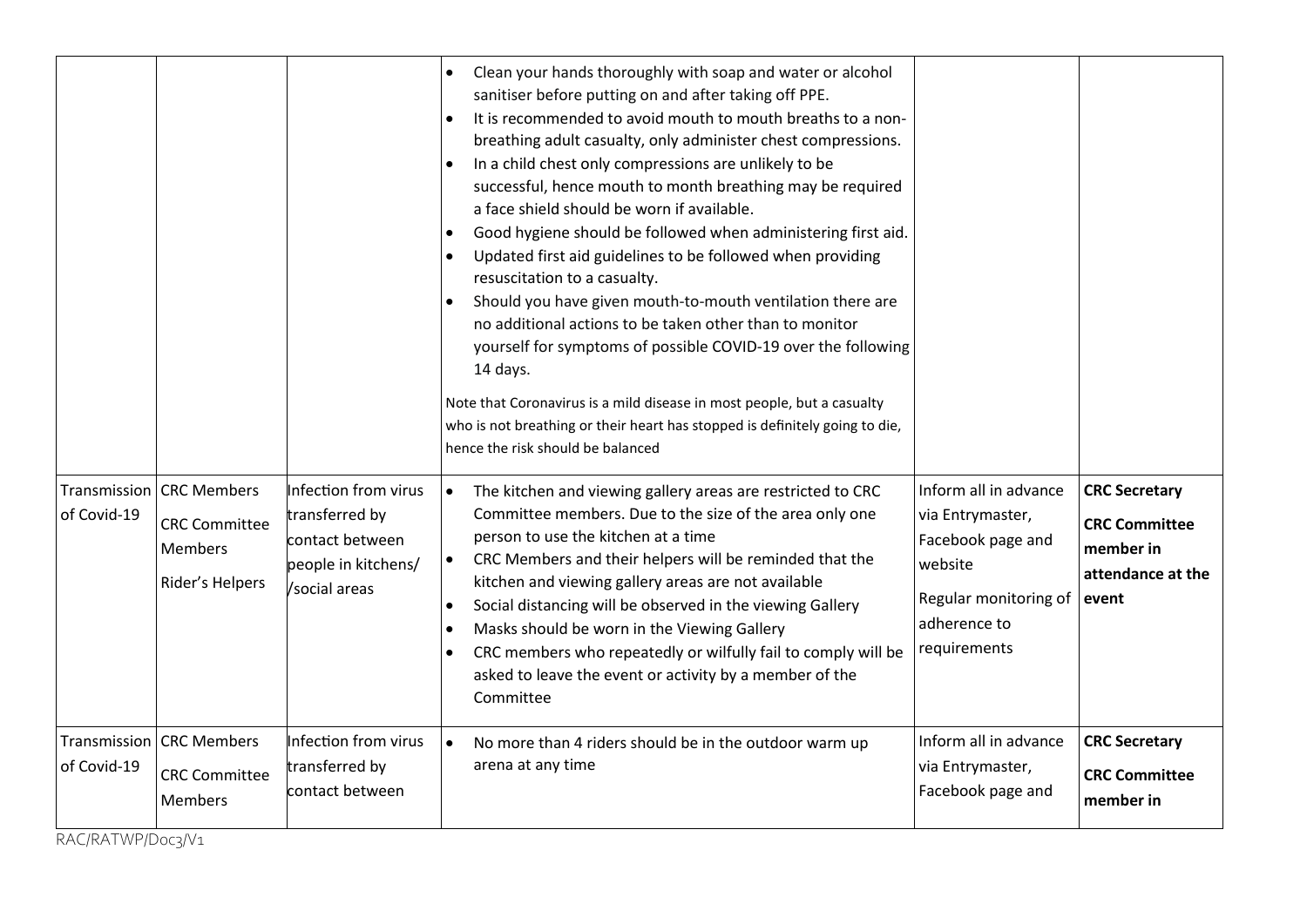|                                       | Rider's Helpers                                                                            | people during the<br>show jumping<br>competition                                                                  | Committee member stewarding the warmup arena and<br>$\bullet$<br>checking tack will open the gate and allow riders in when a<br>space becomes available - one out, one in.<br>Entrance warm up outdoor arena by first gate and exit by the<br>second gate into the indoor arena.<br>Riders to maintain a 2m distance while waiting to jump<br>$\bullet$<br>Once test is complete riders should exit by the top gate and<br>top door.<br>Lead rein riders, should be accompanied by a parent/helper<br>$\bullet$<br>Riders should leave the arena and return to their vehicle after<br>$\bullet$<br>jumping.<br>No spectators permitted in the indoor area.<br>Results will be posted online and rosettes posted to riders<br>within two days of the event.<br>The numbers of attendees at an event must be kept to a<br>number where social distancing can take place effectively.<br>Use signs and notices to remind users to wash hands regularly<br>$\bullet$<br>and avoid touching their face.<br>Use the minimum amount of shared equipment.<br>$\bullet$<br>No hand shaking or hugging when greeting.<br>٠ | website<br>Regular monitoring of<br>adherence to<br>requirements                                                                   | attendance at the<br>event                                                              |
|---------------------------------------|--------------------------------------------------------------------------------------------|-------------------------------------------------------------------------------------------------------------------|------------------------------------------------------------------------------------------------------------------------------------------------------------------------------------------------------------------------------------------------------------------------------------------------------------------------------------------------------------------------------------------------------------------------------------------------------------------------------------------------------------------------------------------------------------------------------------------------------------------------------------------------------------------------------------------------------------------------------------------------------------------------------------------------------------------------------------------------------------------------------------------------------------------------------------------------------------------------------------------------------------------------------------------------------------------------------------------------------------------|------------------------------------------------------------------------------------------------------------------------------------|-----------------------------------------------------------------------------------------|
| Transmission<br>of Covid-19           | Coaches<br><b>CRC Members</b><br><b>CRC Committee</b><br><b>Members</b><br>Rider's Helpers | Infection from virus<br>transferred by<br>contact between<br>people during<br>transfer or materials<br>or objects | Use the minimum amount of shared items such as clipboards,<br>$\bullet$<br>pens etc.<br>Minimum no of people to move or assemble equipment.<br>Use signs and notices to remind people to wash hands<br>regularly and avoid touching their face.<br>The use of gloves is not necessary.<br>$\bullet$                                                                                                                                                                                                                                                                                                                                                                                                                                                                                                                                                                                                                                                                                                                                                                                                              | Inform all in advance<br>via Entrymaster,<br>Facebook page and<br>website<br>Regular monitoring of<br>adherence to<br>requirements | <b>CRC Secretary</b><br><b>CRC Committee</b><br>member in<br>attendance at the<br>event |
| Transmission   Coaches<br>of Covid-19 | <b>CRC Members</b>                                                                         | Infection from virus<br>transferred by<br>contact between                                                         | Travelling should be undertaken with people from the same<br>$\bullet$<br>household.<br>Vehicles must be parked at least 3 metres apart                                                                                                                                                                                                                                                                                                                                                                                                                                                                                                                                                                                                                                                                                                                                                                                                                                                                                                                                                                          |                                                                                                                                    |                                                                                         |

RAC/RATWP/Doc3/V1